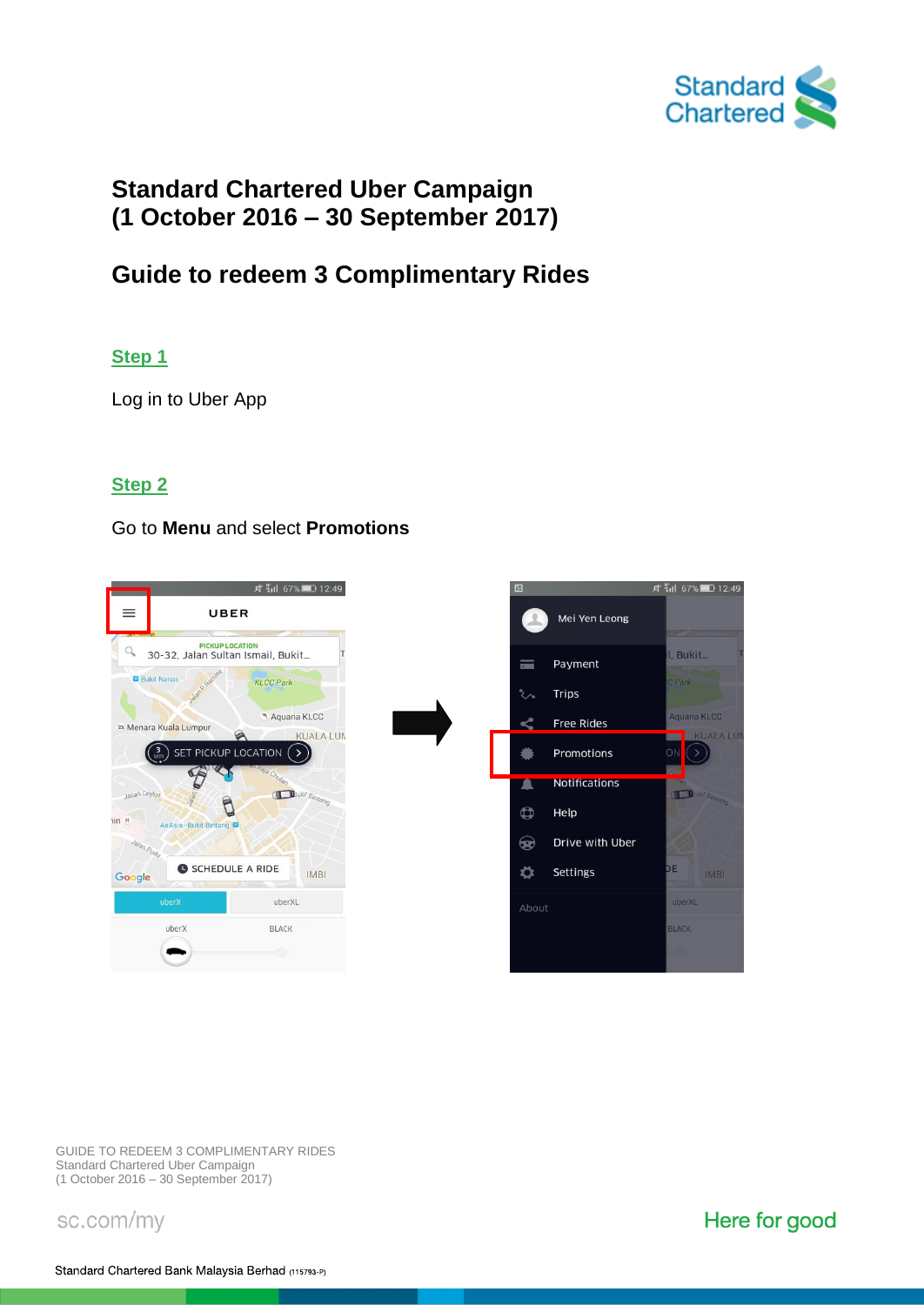

## **Step 3**

Input promo code "**SC2016MY**" and click Apply



## **You will receive the below message:-**







GUIDE TO REDEEM 3 COMPLIMENTARY RIDES Standard Chartered Uber Campaign (1 October 2016 – 30 September 2017)

sc.com/my

Here for good